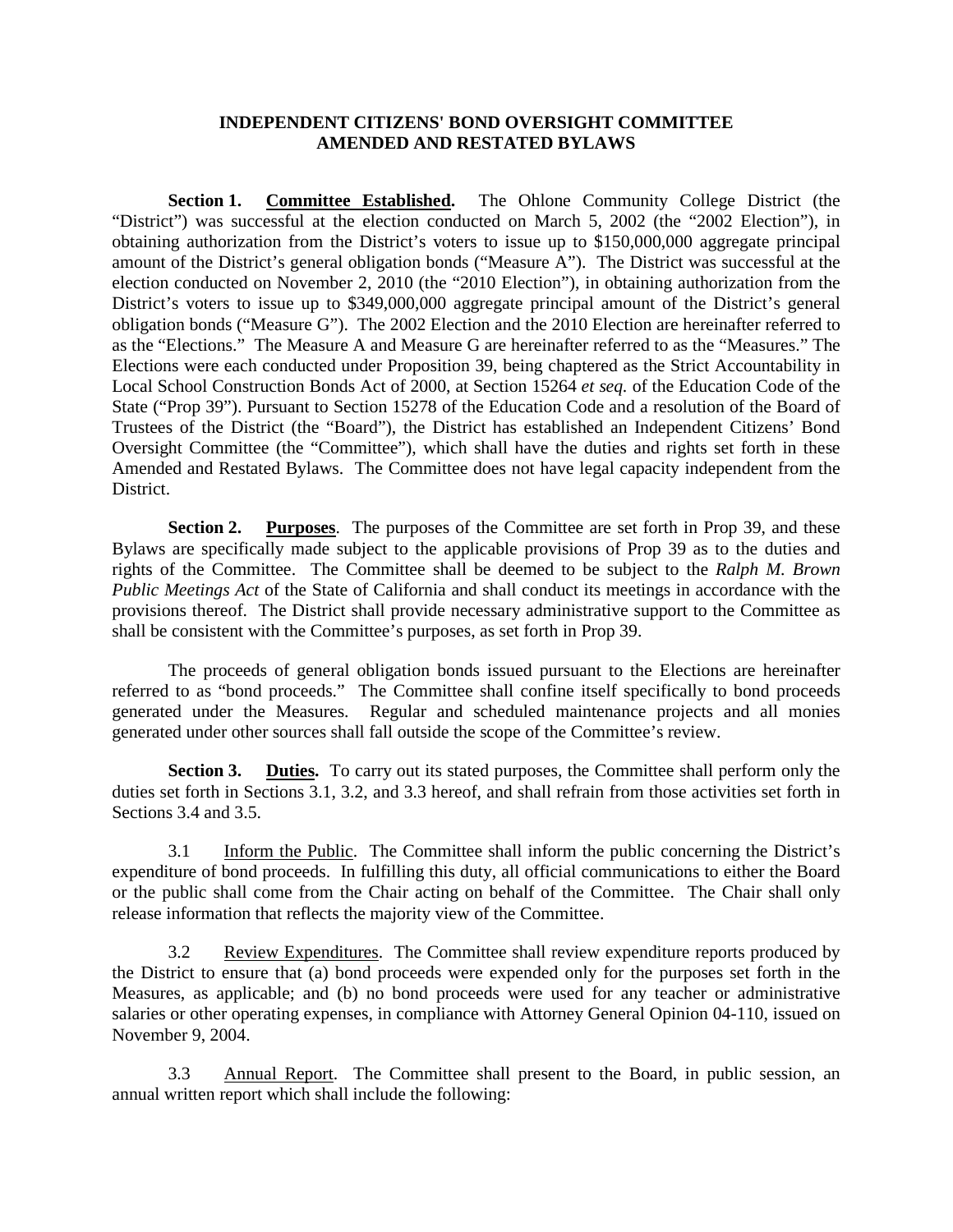(a) A statement indicating whether the District is in compliance with the requirements of Article XIIIA, Section 1(b)(3) of the California Constitution; and

(b) A summary of the Committee's proceedings and activities for the preceding year.

3.4 Duties of the Board/President/Superintendent. Either the Board or the President/Superintendent, as the Board shall determine, shall have the following powers reserved to it, and the Committee shall have no jurisdiction over the following types of activities:

- (i) Selection of projects to be funded with bond funds,
- (ii) Selection of architects, design firms, contractors, construction management firms, and approval of construction contracts,
- (iii) Approval of construction contracts,
- (iv) Approval of construction change orders,
- (v) Expenditures of construction funds,
- (vi) Handling of all legal matters,
- (vii) Approval of construction plans and schedules,
- (viii) Approval of any scheduled maintenance plans,
- (ix) Approval of the sale of bonds, and
- (x) Section of auditor for the District's required financial and performance audits.

3.5 Measures Projects Only. In recognition of the fact that the Committee is charged with overseeing the expenditure of the Measures bond proceeds, the Board has not charged the Committee with responsibility for:

(a) Projects financed through the State of California, developer fees, redevelopment tax increment, certificates of participation, lease/revenue bonds, the general fund or the sale of surplus property without the Measures bond proceeds shall be outside the authority of the Committee.

(b) The establishment of priorities and order of construction for the bond projects, which shall be made by the Board in its sole discretion.

(c) The selection of architects, engineers, soils engineers, construction managers, project managers, CEQA consultants and such other professional service firms as are required to complete the project based on District criteria established by the Board in its sole discretion.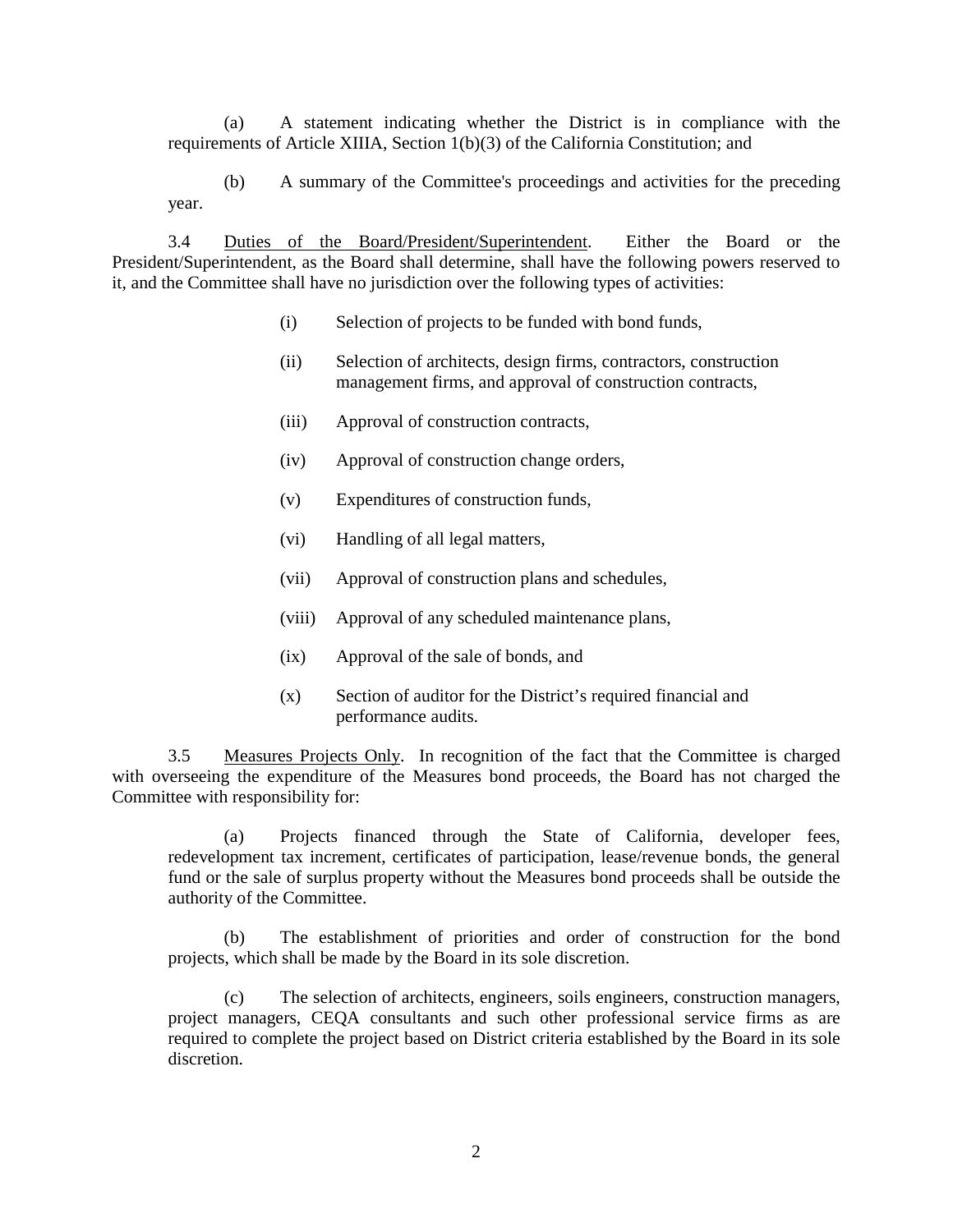(d) The approval of the design for each project including exterior materials, paint color, interior finishes, site plan and construction methods (modular vs. permanent) which shall be determined by the Board in its sole discretion.

(e) The selection of independent audit firm(s), performance audit consultants and such other consultants as are necessary to support the activities of the Committee.

(f) The approval of an annual budget for the Committee that is sufficient to carry out the activities set forth in Prop 39 and included herein.

The appointment or reappointment of qualified applicants to serve on the Committee, subject to legal limitations, and based on criteria adopted in the Board's sole discretion as part of carrying out its function under Prop 39.

### **Section 4. Authorized Activities.**

4.1 In order to perform the duties set forth in Section 3.0, the Committee may engage in the following authorized activities:

(a) Receive copies of the District's annual, independent performance audit and annual, independent financial audit, required by Prop 39 (Article XIIIA of the California Constitution) (together, the "Audits") at the same time said Audits are submitted to the District, and review the Audits.

(b) Inspect District facilities and grounds for which bond proceeds have been or will be expended, in accordance with any access procedure established by the District's Vice President of Administrative Services.

(c) Review copies of scheduled maintenance proposals or plans developed by the District.

(d) Review efforts by the District to maximize bond proceeds by implementing various cost-saving measures.

(e) Receive from the Board, within three months of the District receiving the Audits, responses to any and all findings, recommendations, and concerns addressed in the Audits, and review said responses.

# **Section 5. Membership.**

5.1 Number.

The Committee shall consist of a minimum of seven (7) members and a maximum of ten (10) members appointed by the Board from a list of candidates submitting written applications, and based on criteria established by Prop 39, to wit:

• One (1) student enrolled and active in a community college support group, such as student government.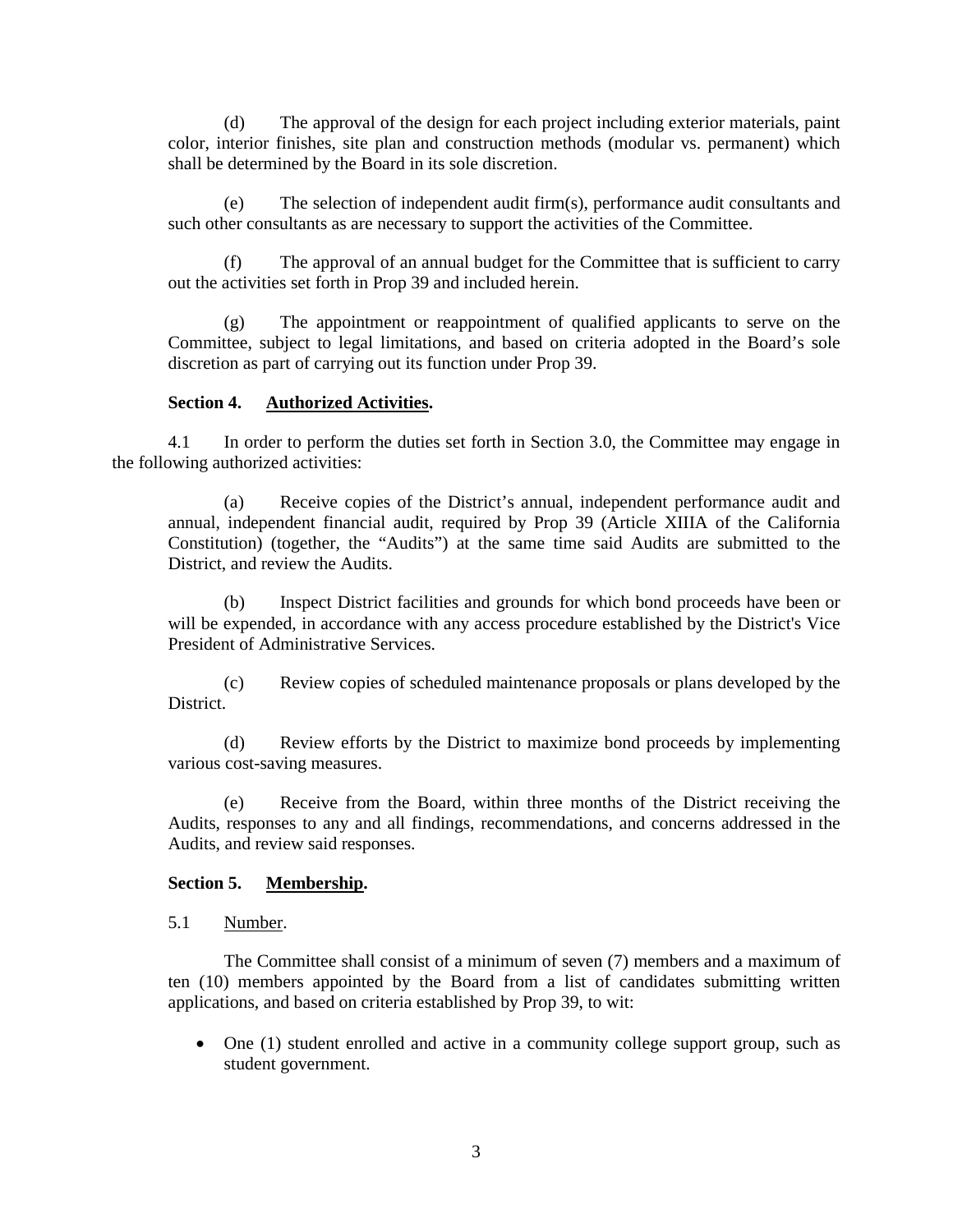- One (1) member active in a business organization representing the business community located in the District.
- One (1) member active in a senior citizens' organization.
- One (1) member active in a bona-fide taxpayers association.
- One (1) member active in a support organization for the District, such as a foundation.
- Two (2) members of the community at-large.

### 5.2 Qualification Standards.

(a) To be a qualified person, he or she must be at least 18 years of age.

(b) The Committee may not include any employee, official of the District or any vendor, contractor or consultant of the District.

#### 5.3 Ethics: Conflicts of Interest.

(a) Members of the Committee are not subject to the Political Reform Act (Gov. Code §§ 81000 *et seq.*), and are not required to complete Form 700; but each member shall comply with the Committee Ethics Policy attached as "Attachment A" to these Amended and Restated Bylaws.

(b) Pursuant to Section 35233 of the Education Code, the prohibitions contained in Article 4 (commencing with Section 1090) of Division 4 of Title 1 of the Government Code ("Article 4") and Article 4.7 (commencing with Section 1125) of Division 4 of Title 1 of the Government Code ("Article 4.7") are applicable to members of the Committee. Accordingly:

(i) Members of the Committee shall not be financially interested in any contract made by them in their official capacities or by the Committee, nor shall they be purchasers at any sale or vendors at any purchase made by them in their official capacity, all as prohibited by Article 4; and

(ii) Members of the Committee shall not engage in any employment, activity, or enterprise for compensation which is inconsistent, incompatible, in conflict with, or inimical to duties as a member of the Committee or with the duties, functions, or responsibilities of the Committee or the District. A member of the Committee shall not perform any work, service, or counsel for compensation where any part of his or her efforts will be subject to approval by any other officer, employee, board, or commission of the District's Board of Trustees, except as permitted under Article 4.7.

5.4 Term. Except as otherwise provided herein, each member shall serve a term of two (2) years, commencing as of the date of appointment by the Board. No member may serve more than three (3) consecutive terms. At the Committee's first meeting, members will draw lots to select a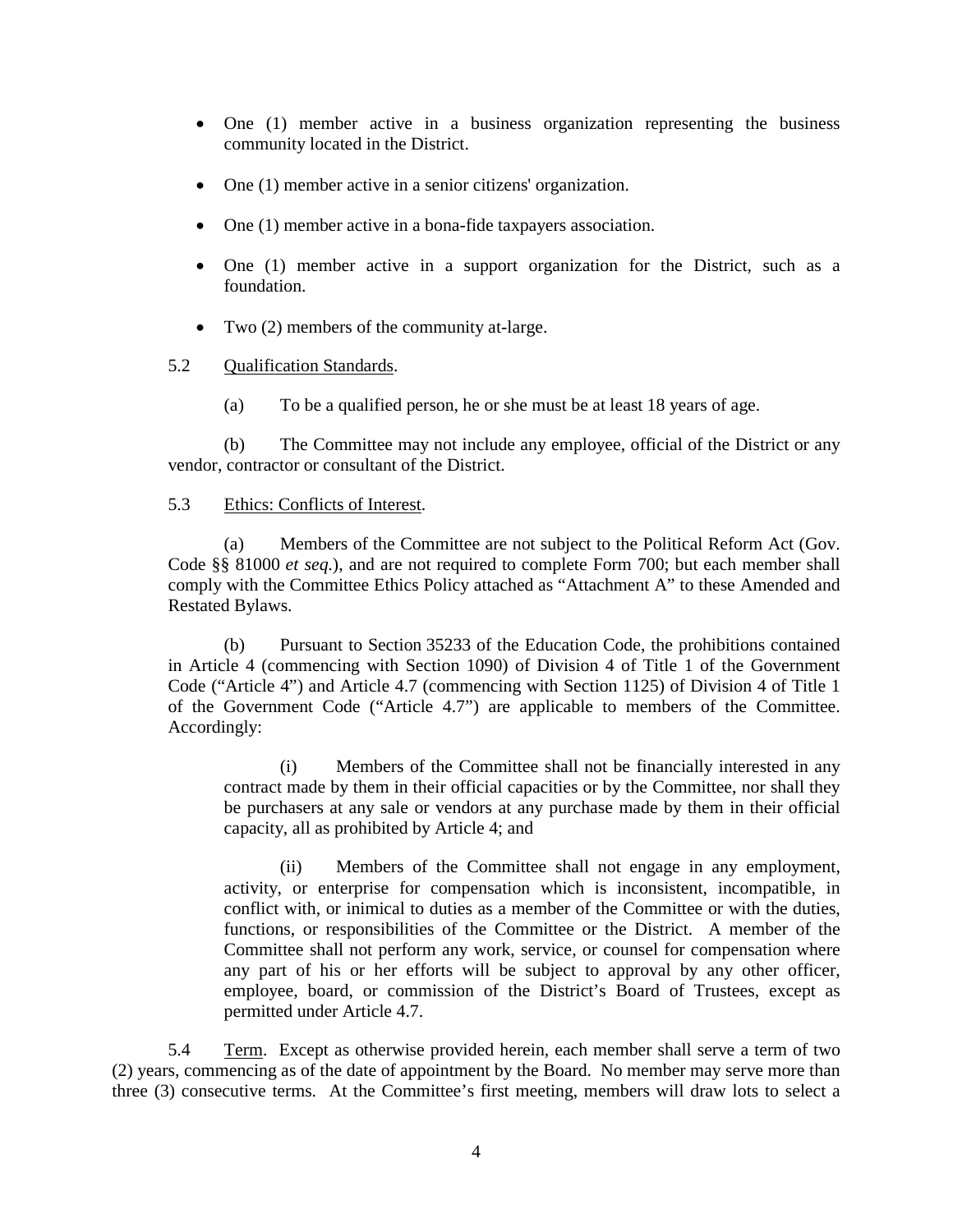minimum of two members to serve for an initial one (1) year term and the remaining members for an initial two (2) year term. Members whose terms have expired may continue to serve on the Committee until a successor has been appointed.

5.5 Appointment. Members of the Committee shall be appointed by the Board through the following process: (a) the District shall advertise for members in local newspapers, on its website, and in other customary forums, as well as solicit appropriate local groups for applications; (b) the President/Superintendent will review the applications; and (c) the President/Superintendent will make recommendations to the Board.

5.6 Removal; Vacancy. The Board may remove any Committee member for any reason, including failure to attend two consecutive Committee meetings without reasonable excuse or for failure to comply with the Committee Ethics Policy. Upon a member's removal, his or her seat shall be declared vacant. The Board, in accordance with the established appointment process shall seek to fill any vacancies on the Committee within 90 days of the occurrence of a vacancy.

5.7 Compensation. The Committee members shall not be compensated for their services.

5.8 Authority of Members. (a) Committee members shall not have the authority to direct staff of the District; (b) individual members of the Committee retain the right to address the Board, either on behalf of the Committee or as an individual; (c) the Committee shall not establish subcommittees for any purpose; and (d) the Committee shall have the right to request and receive copies of any public records relating to the Measures-funded projects.

## **Section 6. Meetings of the Committee.**

6.1 Regular Meetings. The Committee shall meet at least once a year, but shall not meet more frequently than quarterly.

6.2 Location. All meetings shall be held within the boundaries of the Ohlone Community College District, located in Alameda County, California.

6.3 Procedures. All meetings shall be open to the public in accordance with the *Ralph M. Brown Act*, Government Code Section 54950 *et seq.* Meetings shall be conducted according to such additional procedural rules as the Committee may adopt. A majority of the number of Committee members shall constitute a quorum for the transaction of any business.

# **Section 7. District Support.**

7.1 The District shall provide to the Committee necessary technical and administrative assistance as follows:

(a) preparation of and posting of public notices as required by the *Brown Act*, ensuring that all notices to the public are provided in the same manner as notices regarding meetings of the District Board;

(b) provision of a meeting room, including any necessary audio/visual equipment;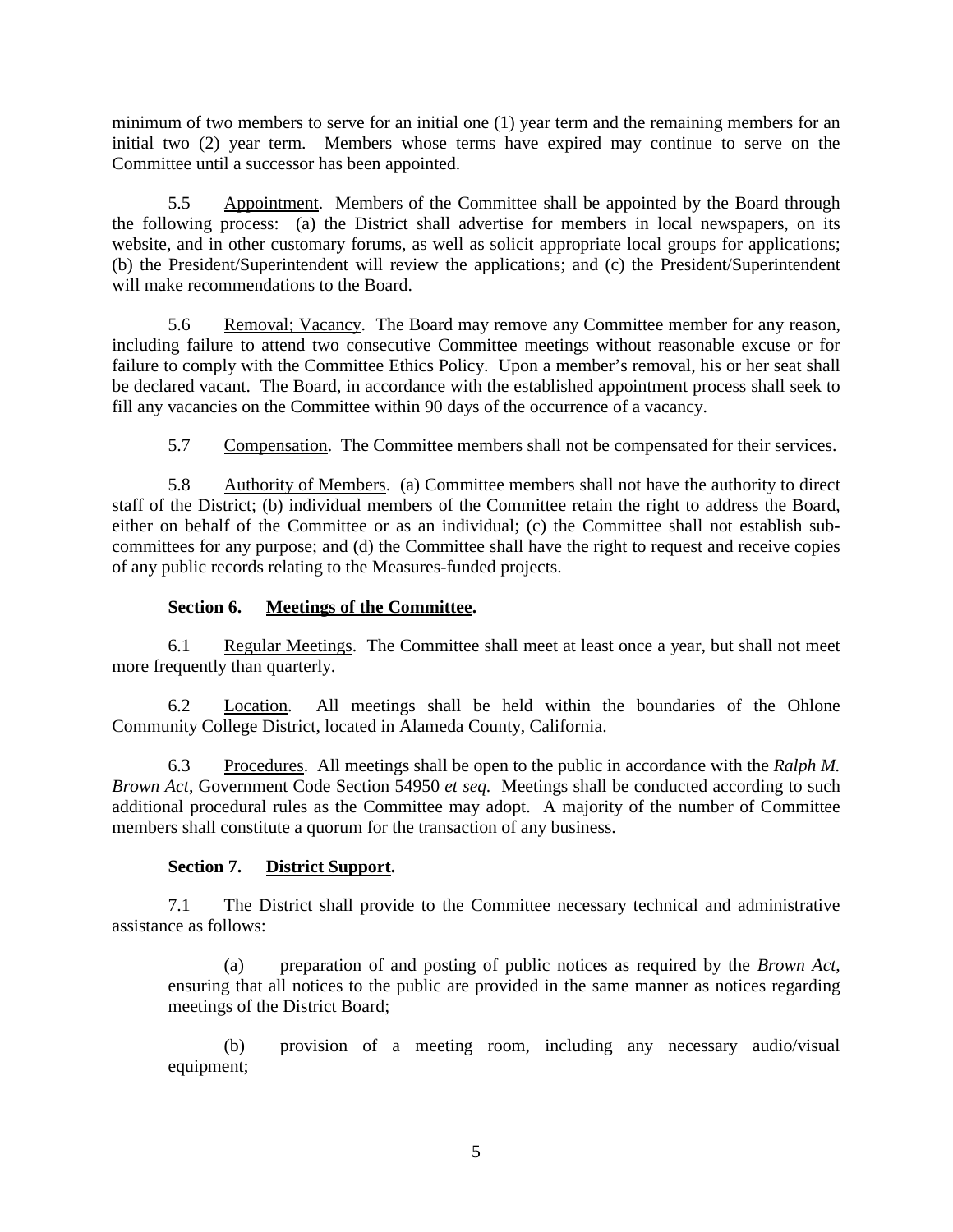(c) preparation, translation and copies of any documentary meeting materials, such as agendas and reports; and

(d) retention of all Committee records, and providing public access to such records on an Internet website maintained by the District.

7.2 District staff and/or District consultants shall attend all Committee proceedings in order to report on the status of projects and the expenditures of bond proceeds.

**Section 8. Reports.** In addition to the Annual Report required in Section 3.3, the Committee may report to the Board from time to time in order to advise the Board on the activities of the Committee. The Annual Report shall be in writing and shall summarize the proceedings and activities conducted by the Committee.

**Section 9. Officers.** The President/Superintendent shall appoint the initial Chair of the Committee. Thereafter, the Committee shall elect the Chair and a Vice-Chair who shall act as Chair only when the Chair is absent. The Chair and Vice-Chair shall serve in such capacities for a term of one year and may be re-elected by vote of a majority of the members of the Committee.

**Section 10. Amendment of Bylaws.** Any amendment to these Bylaws shall be approved by a majority vote of the Board.

**Section 11. Termination.** The Committee shall automatically terminate and disband concurrently with the Committee's submission of the final Annual Report which reflects the final accounting of the expenditure of all Measures monies.